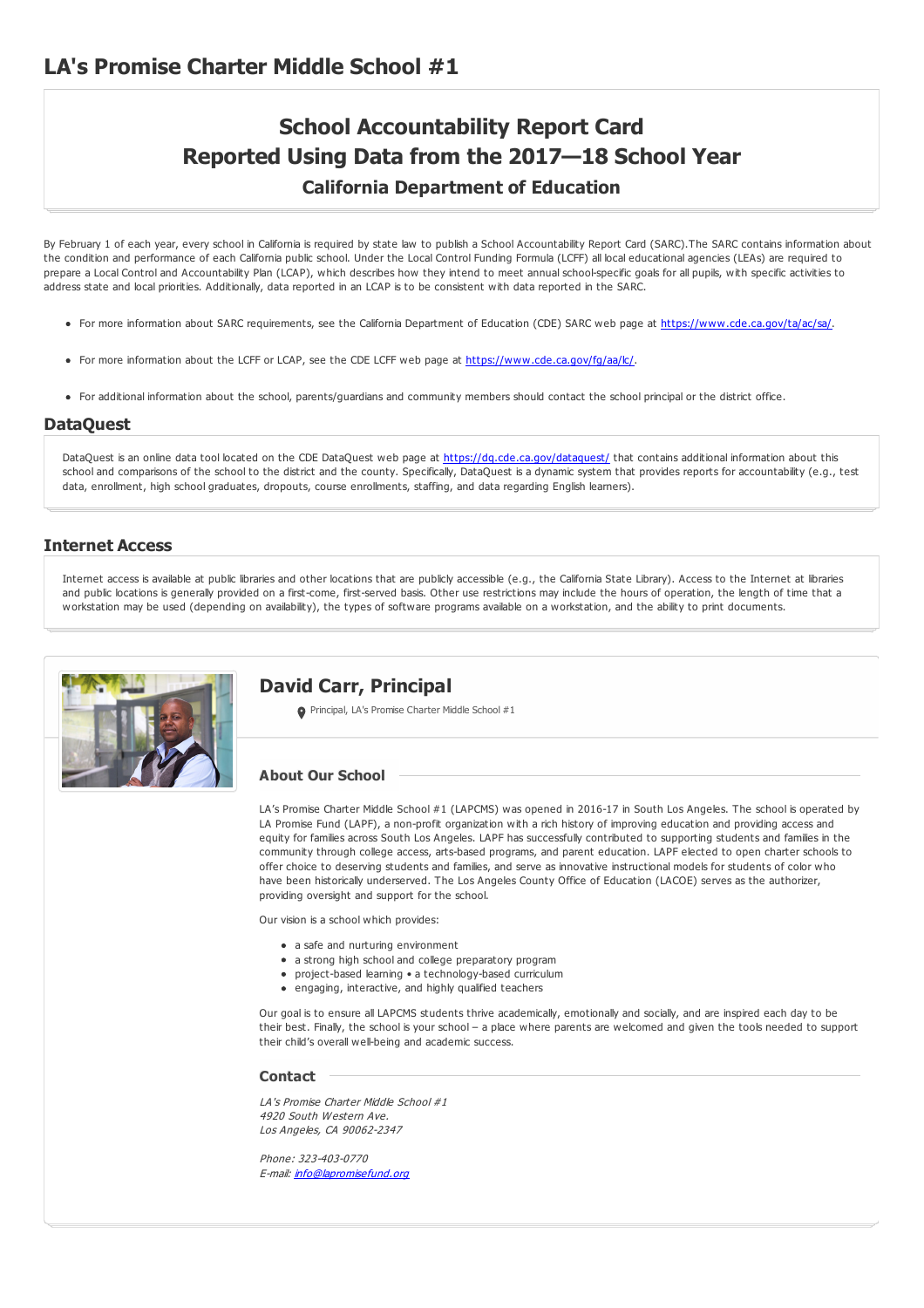## **About This School**

### **Contact Information (School Year 2018—19)**

| District Contact Information (School Year 2018-19) |                                       |  |  |  |
|----------------------------------------------------|---------------------------------------|--|--|--|
| <b>District Name</b>                               | LA's Promise Charter Middle School #1 |  |  |  |
| <b>Phone Number</b>                                | $(323)$ 403-0770                      |  |  |  |
| Superintendent                                     | Donna Jacobson                        |  |  |  |
| <b>E-mail Address</b>                              | donnaj@lapromisefund.org              |  |  |  |
| Web Site                                           | www.lapcms.org                        |  |  |  |

|                                                     | School Contact Information (School Year 2018-19) |  |  |  |  |
|-----------------------------------------------------|--------------------------------------------------|--|--|--|--|
| <b>School Name</b>                                  | LA's Promise Charter Middle School #1            |  |  |  |  |
| <b>Street</b>                                       | 4920 South Western Ave.                          |  |  |  |  |
| City, State, Zip                                    | Los Angeles, Ca, 90062-2347                      |  |  |  |  |
| <b>Phone Number</b>                                 | 323-403-0770                                     |  |  |  |  |
| <b>Principal</b>                                    | David Carr, Principal                            |  |  |  |  |
| <b>E-mail Address</b>                               | info@lapromisefund.org                           |  |  |  |  |
| Web Site                                            | www.lapcms.org                                   |  |  |  |  |
| County-District-School 19101990134361<br>(CDS) Code |                                                  |  |  |  |  |

Last updated: 12/3/2018

### **School Description and Mission Statement (School Year 2018—19)**

LA's Promise Charter Middle School #1 (LAPCMS) was opened in 2016-17 in South Los Angeles. The school is operated by LA Promise Fund (LAPF), a non-profit organization with a rich history of improving education and providing access and equity for families across South Los Angeles. LAPF has successfully contributed to supporting students and families in the community through college access, arts-based programs, and parent education. LAPF elected to open charter schools to offer choice to deserving students and families, and serve as innovative instructional models for students of color who have been historically underserved. The Los Angeles County Office of Education (LACOE) serves as the authorizer, providing oversight and support for the school.

In the second year of operation, the school served students grades 6-7, and will add an 8th grade to be at full capacity for the 2018-school year. The school's enrollment doubled, which is a direct result of satisfaction among the parent community. The school fulfilled the charter petition and provided learners with a comprehensive instructional program that met the social-emotional and academic needs of learners. Teachers provide after-school tutoring to academically at-risk students in math and language arts. Additionally, after-school enrichment programming was provided through an outside vendor, ARC, and through the 7 to 7 program sponsored through LAPF. Promise Time (Advisory) provides students with lessons to meet the social-emotional needs of early adolescents including lessons to prevent bullying and increase cultural awareness and tolerance.

The mission and vision of LA's Promise Charter Middle School #1 is to promote every student with the skills and proficiency needed to succeed in high school, college, leadership and life.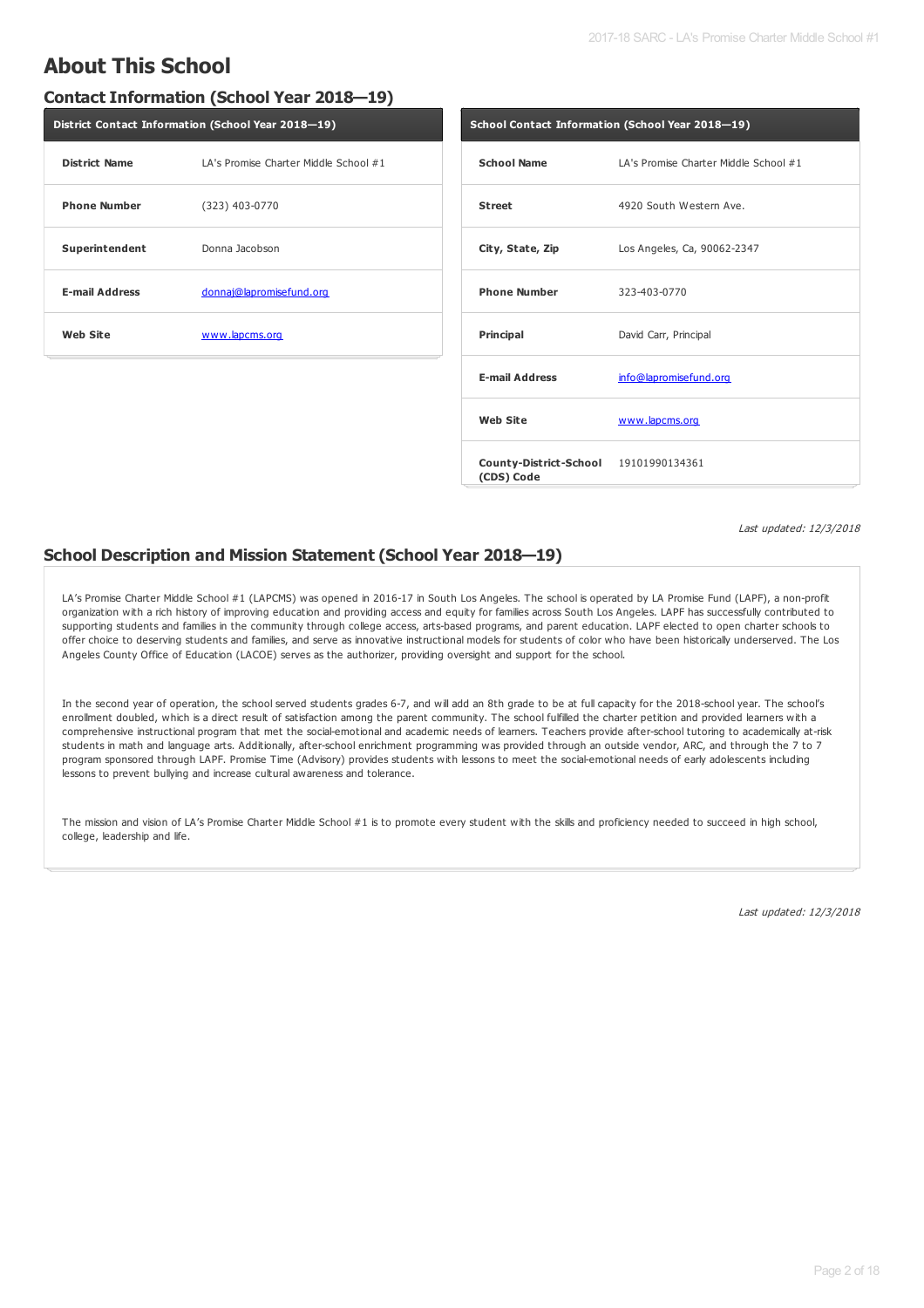2017-18 SARC - LA's Promise Charter Middle School #1

## **Student Enrollment by Grade Level (School Year 2017—18)**

| <b>Grade Level</b>      | <b>Number of Students</b> |
|-------------------------|---------------------------|
| Grade 6                 | 100                       |
| Grade 7                 | 84                        |
| <b>Total Enrollment</b> | 184                       |



Last updated: 12/3/2018

## **Student Enrollment by Student Group (School Year 2017—18)**

| <b>Student Group</b>                | <b>Percent of Total Enrollment</b> |
|-------------------------------------|------------------------------------|
| Black or African American           | 34.2 %                             |
| American Indian or Alaska Native    | 0.5%                               |
| Asian                               | $1.1 \%$                           |
| Filipino                            | $\frac{0}{0}$                      |
| Hispanic or Latino                  | 62.0%                              |
| Native Hawaijan or Pacific Islander | $\frac{0}{0}$                      |
| White                               | $\frac{0}{0}$                      |
| Two or More Races                   | 2.2%                               |
| Other                               | $0.0\%$                            |
| <b>Student Group (Other)</b>        | <b>Percent of Total Enrollment</b> |
| Socioeconomically Disadvantaged     | 94.0%                              |
| English Learners                    | 33.2 %                             |
| Students with Disabilities          | 22.8%                              |
| Foster Youth                        | $\frac{0}{0}$                      |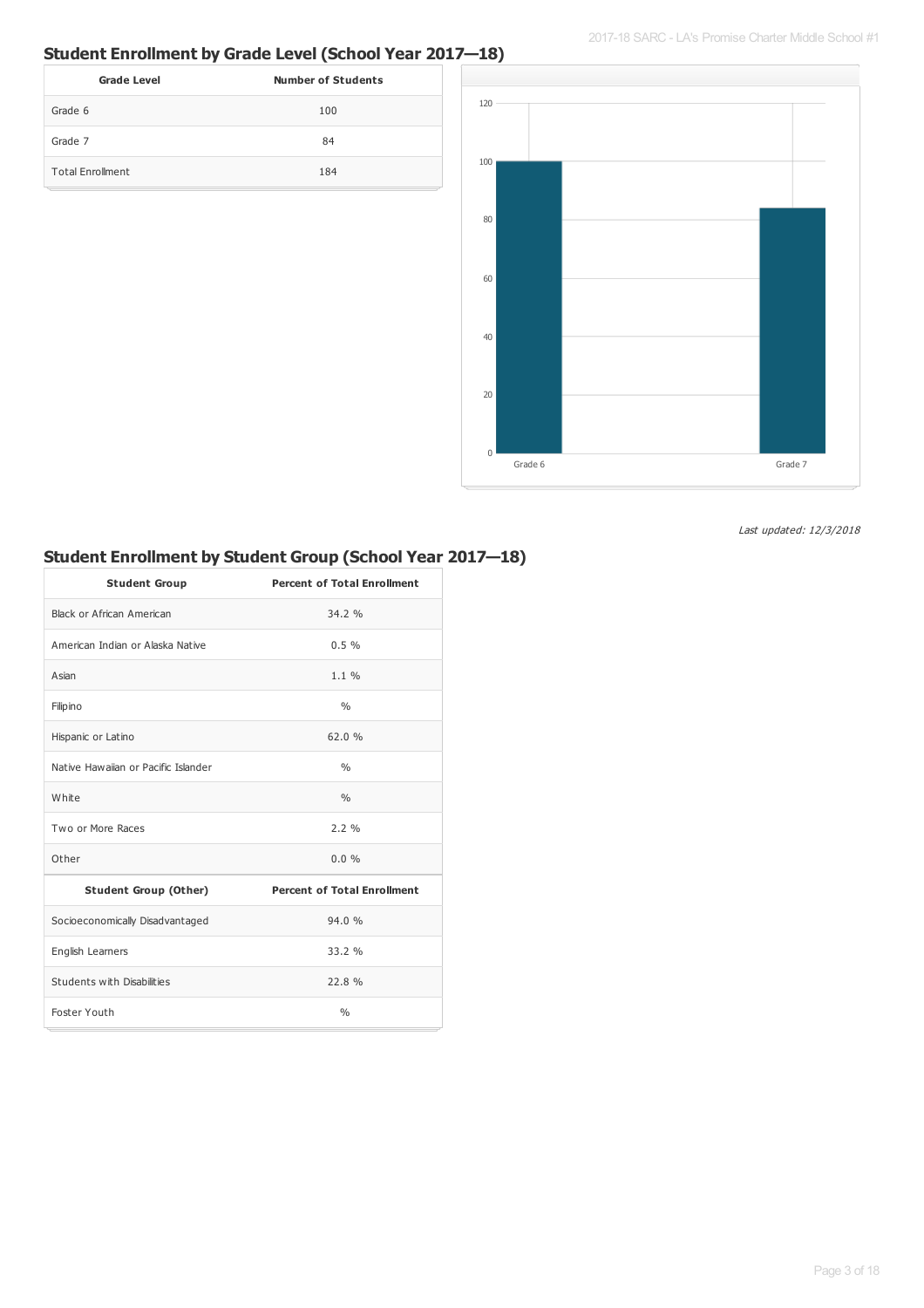# **A. Conditions of Learning**

# **State Priority: Basic**

The SARC provides the following information relevant to the State priority: Basic (Priority 1):

- Degree to which teachers are appropriately assigned and fully credentialed in the subject area and for the pupils they are teaching;
- Pupils have access to standards-aligned instructional materials; and
- School facilities are maintained in good repair

### **Teacher Credentials**

| <b>Teachers</b>                                                                   | School<br>2016<br>$-17$ | School<br>2017<br>$-18$ | School<br>2018<br>$-19$ | District<br>$2018 -$<br>19 |
|-----------------------------------------------------------------------------------|-------------------------|-------------------------|-------------------------|----------------------------|
| With Full Credential                                                              | 2                       | 6                       | 9                       | 9                          |
| Without Full Credential                                                           | 5                       | $\overline{4}$          | $\overline{4}$          | 4                          |
| Teachers Teaching Outside Subject<br>Area of Competence (with full<br>credential) | 0                       | $\Omega$                | $\Omega$                | $\Omega$                   |



Last updated: 12/3/2018

### **Teacher Misassignments and Vacant Teacher Positions**

| <b>Indicator</b>                                  | $2016 -$<br>17 | $2017 -$<br>18 | $2018 -$<br>19 |
|---------------------------------------------------|----------------|----------------|----------------|
| Misassignments of Teachers of English<br>Learners | 0              | $\Omega$       | 0              |
| Total Teacher Misassignments*                     | 0              | O              | 0              |
| Vacant Teacher Positions                          | 0              |                |                |



Note: "Misassignments" refers to the number of positions filled by teachers who lack legal authorization to teach that grade level, subject area, student group, etc. \* Total Teacher Misassignments includes the number of Misassignments of Teachers of English Learners.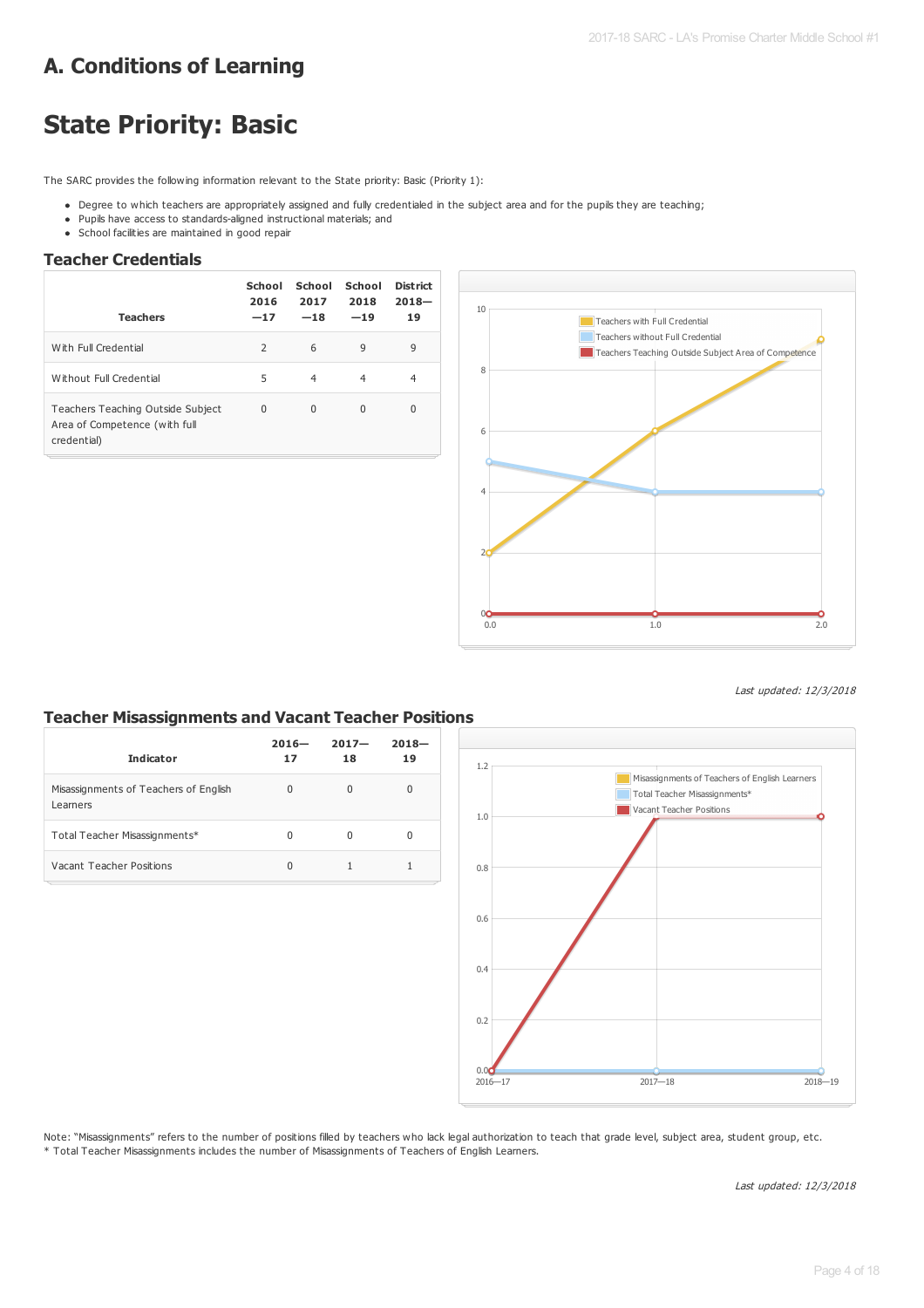## **Quality, Currency, Availability of Textbooks and Instructional Materials (School Year 2018—19)**

Year and month in which the data were collected: August 2018

| Subject                                          | Textbooks and Instructional Materials/year of<br><b>Adoption</b>    | <b>From Most Recent</b><br><b>Adoption?</b> | Percent Students Lacking Own Assigned<br>Copy |
|--------------------------------------------------|---------------------------------------------------------------------|---------------------------------------------|-----------------------------------------------|
| Reading/Language Arts                            | Pearson: My Perspectives, Grade 6                                   | Yes                                         | 0.0%                                          |
|                                                  | Pearson: iLit 2016 California ELL Grade 4/8                         |                                             |                                               |
|                                                  | Speak: Bronx Masquerade                                             |                                             |                                               |
|                                                  | Pearson: My Perspectives, Grade 7                                   |                                             |                                               |
|                                                  | Engage NY, Grade 8                                                  |                                             |                                               |
| Mathematics                                      | Pearson: enVision Math 2.0 Common Core, Grade 6                     | Yes                                         | $0.0 \%$                                      |
|                                                  | Pearson: enVision Math 2.0 Common Core, Grade 7                     |                                             |                                               |
|                                                  | Illustrative Mathematics, Grade 6-8                                 |                                             |                                               |
| Science                                          | Pearson: Interactive Science 2013, Earth Science                    | Yes                                         | 0.0%                                          |
|                                                  | Pearson: Interactive Science Realize Edition, Cells and<br>Heredity |                                             |                                               |
|                                                  | Pearson: Interactive Science Realize Edition, Forces &<br>Energy    |                                             |                                               |
|                                                  | Pearson: Interactive Science Interactive Science, Life<br>Science   |                                             |                                               |
|                                                  | Pearson: Interactive Science, Earth's Surface                       |                                             |                                               |
|                                                  | Pearson: Interactive Science, Introduction to<br>Chemistry          |                                             |                                               |
|                                                  | Smithsonian's STC, Grade 8                                          |                                             |                                               |
| History-Social Science                           | Pearson: myWorld History 6th/7th grade                              | Yes                                         | $0.0 \%$                                      |
|                                                  | History Alive, Grade 8                                              |                                             |                                               |
|                                                  | The DBQ Project: US History, Grade 8                                |                                             |                                               |
| Foreign Language                                 |                                                                     |                                             | $0.0 \%$                                      |
| Health                                           |                                                                     |                                             | $0.0 \%$                                      |
| Visual and Performing Arts                       |                                                                     |                                             | $0.0 \%$                                      |
| Science Lab Eqpmt (Grades<br>$9-12)$             | N/A                                                                 | N/A                                         | $0.0 \%$                                      |
| Note: Cells with N/A values do not require data. |                                                                     |                                             |                                               |

Last updated: 1/25/2019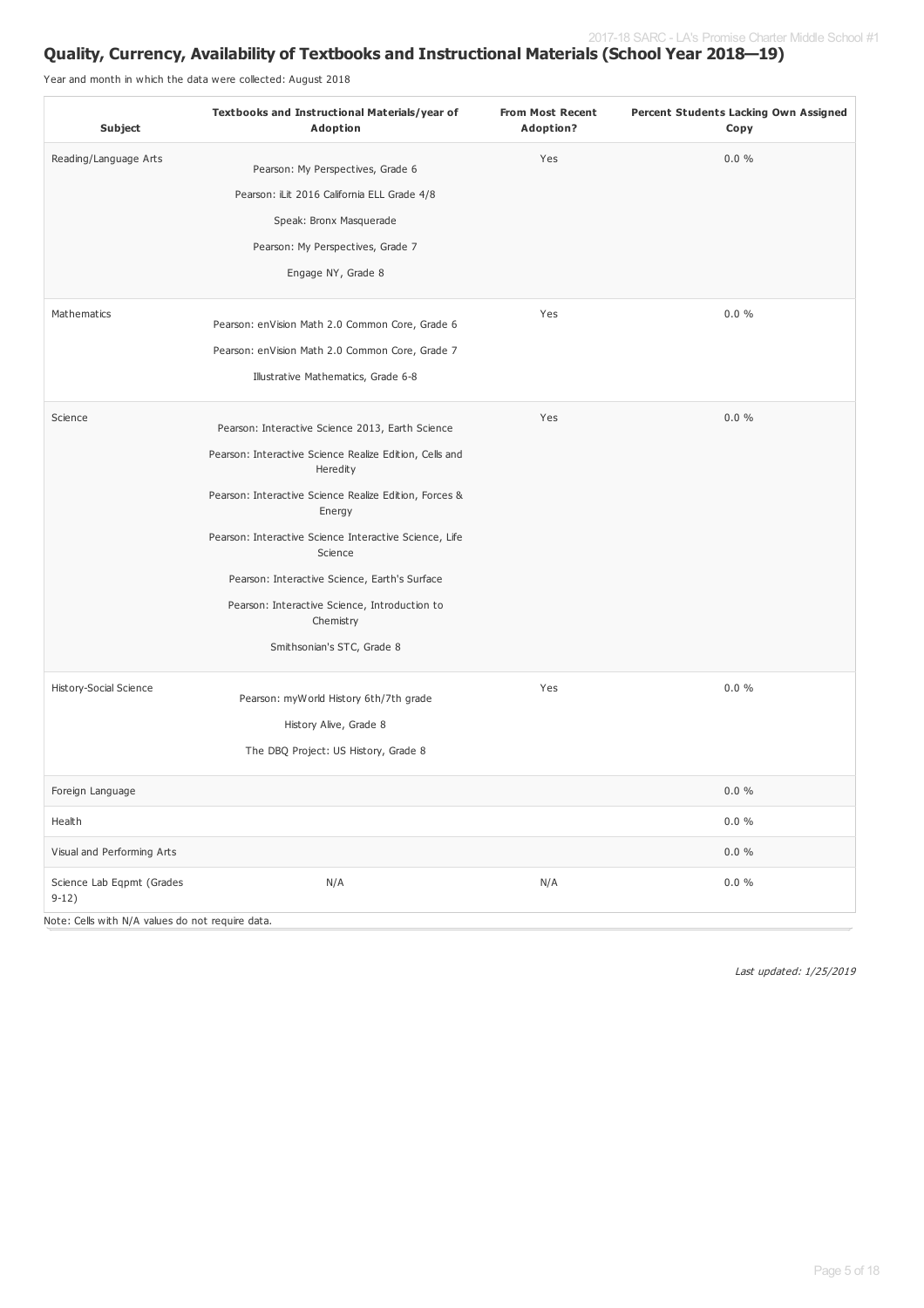#### **School Facility Conditions and Planned Improvements**

LA's Promise Charter Middle School #1 satisfactorily met all requirements for a facility in good repair in the most recent inspection conducted by the Los Angeles County Office of Education (LACOE) in November 2017.

The school grounds consist of one building built in 1984 with a total of 10 classrooms, one multipurpose room, and several administrative and service-provider offices. The building has an approximate square footage of 9,000 SF with a maximum occupancy of 217. During this most recent facilities inspection, LACOE found all aspects of the grounds satisfactory with a couple of minor corrections needed. These corrections and the related corrective actions taken were:

- 1. **Provide ADA parking signage in parking lot** Signs were purchased and placed in parking lot.
- 2. Provide proper front panel cover and secure to drinking fountain wall in corridor Panel covers were purchased and attached to all exposed pipes.

Custodial staff cleans the grounds throughout the day with additional cleaning when required as determined by the Principal and School Business Operations Manager. Any needed repairs or improvements are identified by the Principal and School Business Operations Manager and communicated to LA Promise Fund's Operations team. The Operations team executes any needed repairs or improvements outside school hours, if possible, for safety reasons.

Last updated: 12/3/2018

### **School Facility Good Repair Status**

Year and month of the most recent FIT report: November 2017

| <b>System Inspected</b>                                                   | Rating | Repair Needed and Action Taken or Planned                                                                                                             |
|---------------------------------------------------------------------------|--------|-------------------------------------------------------------------------------------------------------------------------------------------------------|
| Systems: Gas Leaks, Mechanical/HVAC, Sewer                                | Good   |                                                                                                                                                       |
| <b>Interior: Interior Surfaces</b>                                        | Good   |                                                                                                                                                       |
| Cleanliness: Overall Cleanliness, Pest/Vermin<br>Infestation              | Good   |                                                                                                                                                       |
| <b>Electrical: Electrical</b>                                             | Good   |                                                                                                                                                       |
| Restrooms/Fountains: Restrooms,<br>Sinks/Fountains                        | Good   | Provide proper front panel cover and secure to drinking fountain wall in corridor - Panel covers<br>were purchased and attached to all exposed pipes. |
| Safety: Fire Safety, Hazardous Materials                                  | Good   |                                                                                                                                                       |
| <b>Structural:</b> Structural Damage, Roofs                               | Good   |                                                                                                                                                       |
| <b>External: Playground/School Grounds,</b><br>Windows/Doors/Gates/Fences | Good   |                                                                                                                                                       |

### **Overall Facility Rate**

Year and month of the most recent FIT report: November 2017

Overall Rating Good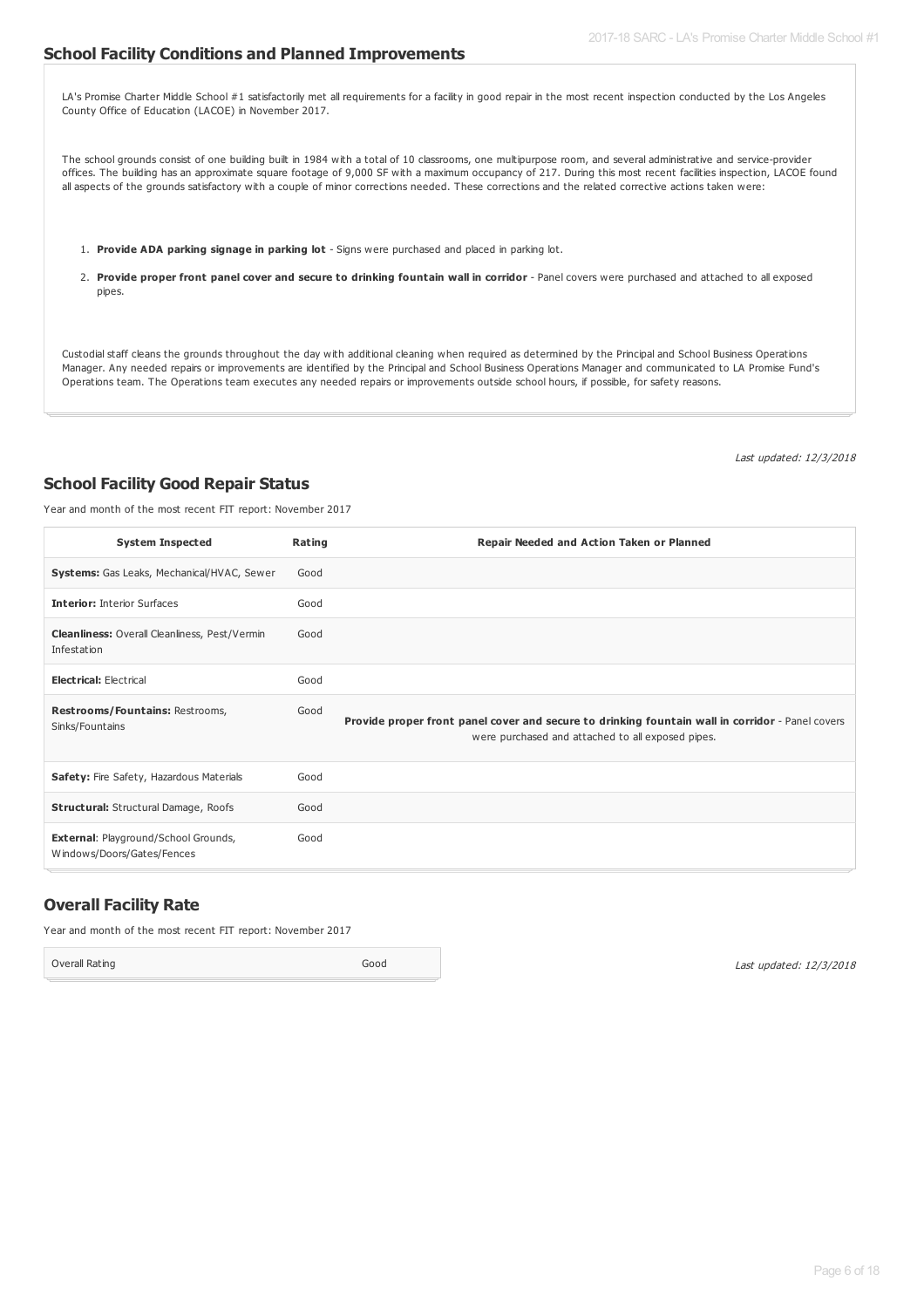## **B. Pupil Outcomes**

# **State Priority: Pupil Achievement**

The SARC provides the following information relevant to the State priority: Pupil Achievement (Priority 4):

- **Statewide assessments** (i.e., California Assessment of Student Performance and Progress [CAASPP] System, which includes the Smarter Balanced Summative Assessments for students in the general education population and the California Alternate Assessments [CAAs] for English language arts/literacy [ELA] and mathematics given in grades three through eight and grade eleven. Only eligible students may participate in the administration of the CAAs. CAAs items are aligned with alternate achievement standards, which are linked with the Common Core State Standards [CCSS] for students with the most significant cognitive disabilities); and
- The percentage of students who have successfully completed courses that satisfy the requirements for entrance to the University of California and the California State University, or career technical education sequences or programs of study.

### **CAASPP Test Results in ELA and Mathematics for All Students Grades Three through Eight and Grade Eleven Percentage of Students Meeting or Exceeding the State Standard**

| <b>Subject</b>                                       | School<br>$2016 - 17$ | School<br>$2017 - 18$ | <b>District</b><br>$2016 - 17$ | <b>District</b><br>$2017 - 18$ | <b>State</b><br>$2016 - 17$ | State<br>$2017 - 18$ |
|------------------------------------------------------|-----------------------|-----------------------|--------------------------------|--------------------------------|-----------------------------|----------------------|
| English Language Arts / Literacy (grades 3-8 and 11) | 21.0%                 | 16.0%                 | 21%                            | 16%                            | 48.0%                       | 50.0%                |
| Mathematics (grades 3-8 and 11)                      | $9.0\%$               | $9.0\%$               | 9%                             | 9%                             | 37.0%                       | 38.0%                |

Note: Percentages are not calculated when the number of students tested is ten or less, either because the number of students in this category is too small for statistical accuracy or to protect student privacy.

Note: ELA and Mathematics test results include the Smarter Balanced Summative Assessment and the CAA. The "Percent Met or Exceeded" is calculated by taking the total number of students who met or exceeded the standard on the Smarter Balanced Summative Assessment plus the total number of students who met the standard (i.e., achieved Level 3-Alternate) on the CAAs divided by the total number of students who participated in both assessments.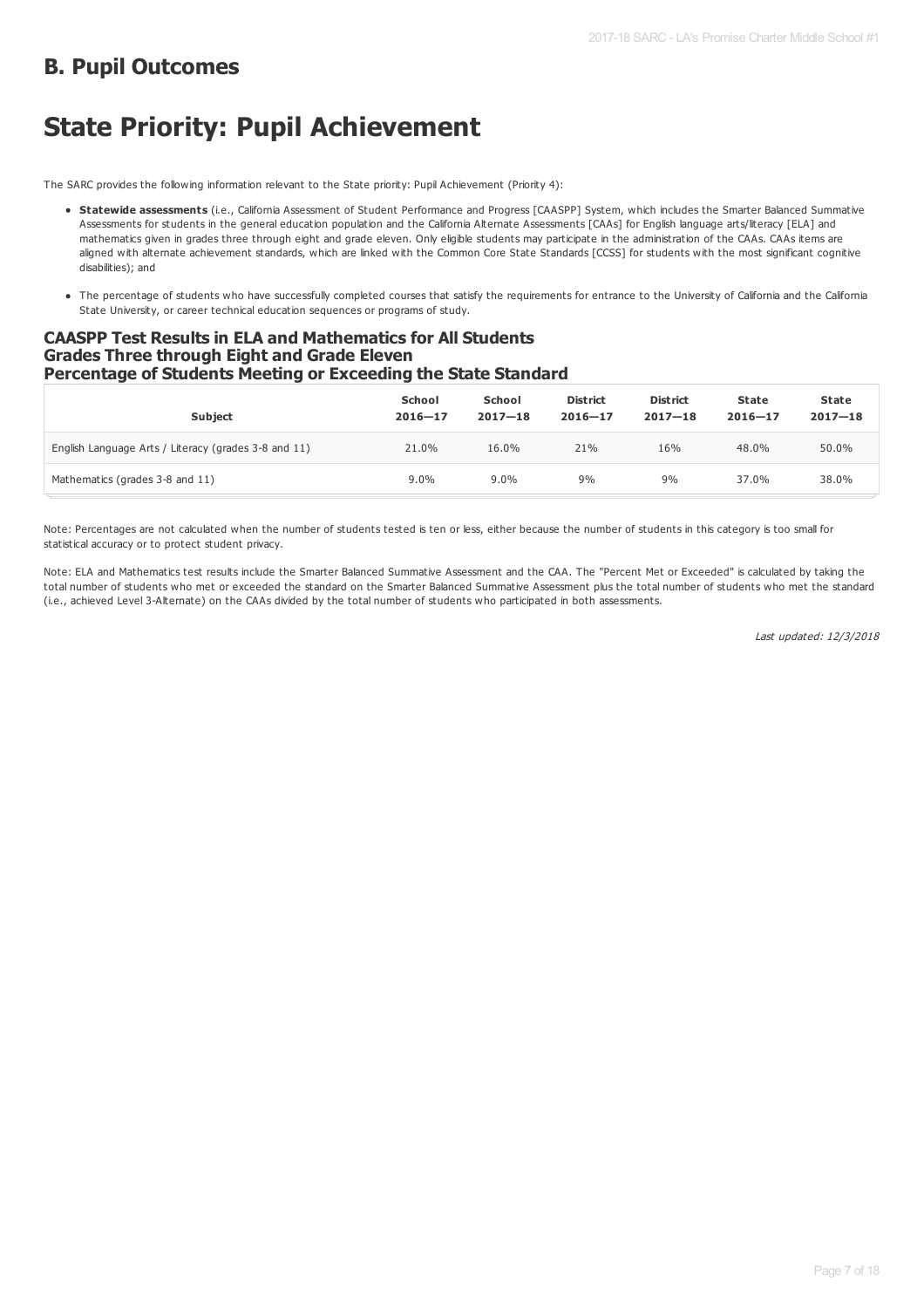### **CAASPP Test Results in ELA by Student Group Grades Three through Eight and Grade Eleven (School Year 2017—18)**

CAASPP Assessment Results – English Language Arts (ELA)

Disaggregated by Student Groups, Grades Three Through Eight and Grade Eleven

| <b>Student Group</b>                          | <b>Total Enrollment</b>                             | <b>Number Tested</b>                                | <b>Percent Tested</b>                               | <b>Percent Met or Exceeded</b> |
|-----------------------------------------------|-----------------------------------------------------|-----------------------------------------------------|-----------------------------------------------------|--------------------------------|
| All Students                                  | 184                                                 | 179                                                 | 97.28%                                              | 16.20%                         |
| Male                                          | 94                                                  | 91                                                  | 96.81%                                              | 12.09%                         |
| Female                                        | 90                                                  | 88                                                  | 97.78%                                              | 20.45%                         |
| Black or African American                     | 60                                                  | 58                                                  | 96.67%                                              | 17.24%                         |
| American Indian or Alaska Native              |                                                     |                                                     |                                                     |                                |
| Asian                                         | $\hspace{0.05cm} -\hspace{0.05cm} -\hspace{0.05cm}$ | $\hspace{0.05cm} -\hspace{0.05cm} -\hspace{0.05cm}$ | $\hspace{0.05cm} -\hspace{0.05cm} -\hspace{0.05cm}$ |                                |
| Filipino                                      |                                                     |                                                     |                                                     |                                |
| Hispanic or Latino                            | 120                                                 | 117                                                 | 97.50%                                              | 14.53%                         |
| Native Hawaiian or Pacific Islander           |                                                     |                                                     |                                                     |                                |
| White                                         |                                                     |                                                     |                                                     |                                |
| Two or More Races                             | $\hspace{0.05cm} -\hspace{0.05cm} -\hspace{0.05cm}$ | $-$                                                 | $-\hbox{--}$                                        |                                |
| Socioeconomically Disadvantaged               | 173                                                 | 169                                                 | 97.69%                                              | 16.57%                         |
| English Learners                              | 75                                                  | 73                                                  | 97.33%                                              | 4.11%                          |
| Students with Disabilities                    | 44                                                  | 44                                                  | 100.00%                                             | 4.55%                          |
| Students Receiving Migrant Education Services |                                                     |                                                     |                                                     |                                |
| Foster Youth                                  | $\hspace{0.05cm} -\hspace{0.05cm}$                  | $\hspace{0.05cm} -\hspace{0.05cm} -\hspace{0.05cm}$ | $-\!$                                               |                                |

Note: ELA test results include the Smarter Balanced Summative Assessment and the CAA. The "Percent Met or Exceeded" is calculated by taking the total number of students who met or exceeded the standard on the Smarter Balanced Summative Assessment plus the total number of students who met the standard (i.e., achieved Level 3–Alternate) on the CAAs divided by the total number of students who participated in both assessments.

Note: Double dashes (--) appear in the table when the number of students is ten or less, either because the number of students in this category is too small for statistical accuracy or to protect student privacy.

Note: The number of students tested includes all students who participated in the test whether they received a score or not; however, the number of students tested is not the number that was used to calculate the achievement level percentages. The achievement level percentages are calculated using only students who received scores.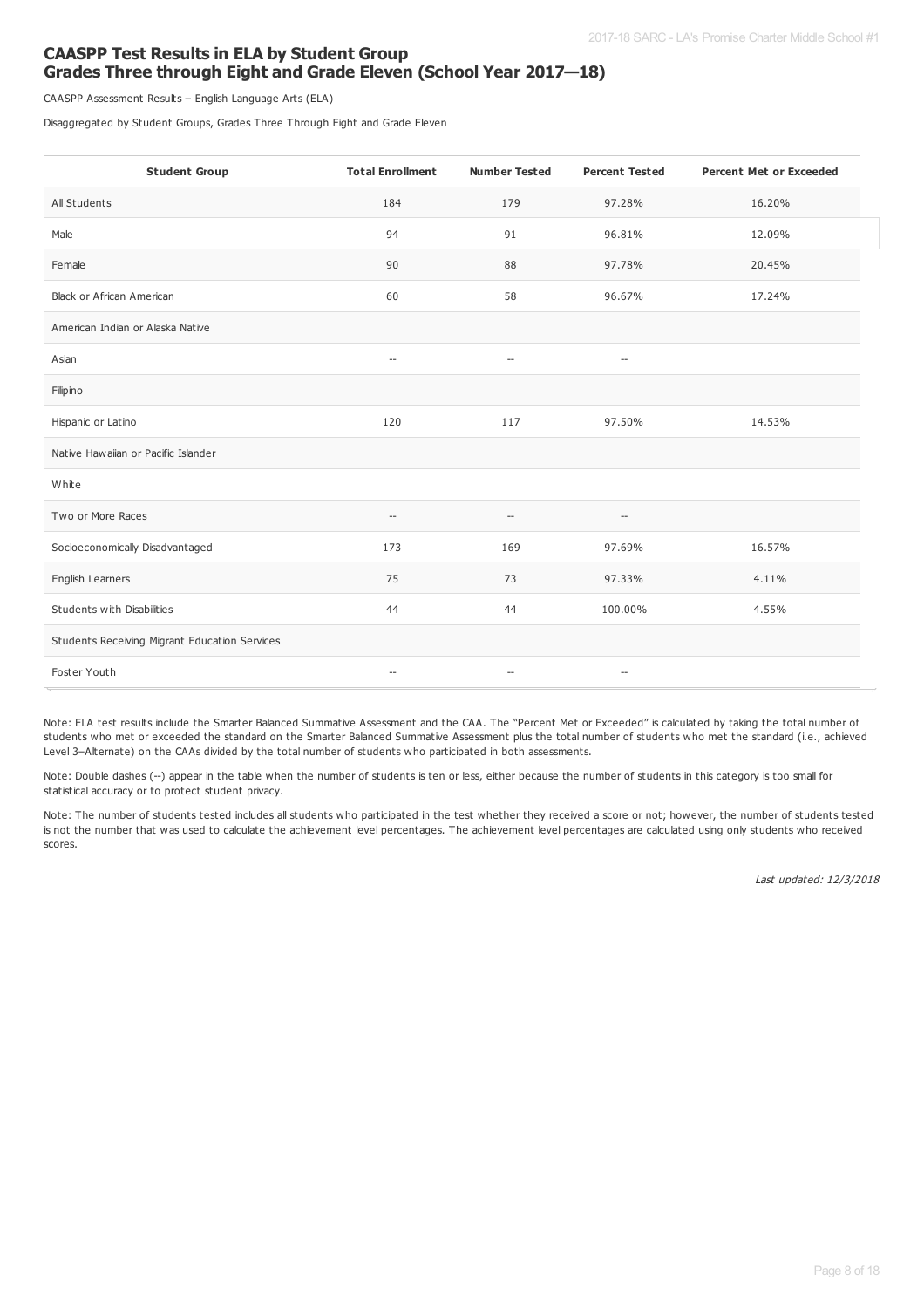### **CAASPP Test Results in Mathematics by Student Group Grades Three through Eight and Grade Eleven (School Year 2017—18)**

CAASPP Test Results in Mathematics

Disaggregated by Student Group, Grades Three Through Eight and Grade Eleven

| <b>Student Group</b>                          | <b>Total Enrollment</b>                             | <b>Number Tested</b>                                | <b>Percent Tested</b>    | <b>Percent Met or Exceeded</b> |
|-----------------------------------------------|-----------------------------------------------------|-----------------------------------------------------|--------------------------|--------------------------------|
| All Students                                  | 184                                                 | 180                                                 | 97.83%                   | 8.89%                          |
| Male                                          | 94                                                  | 92                                                  | 97.87%                   | 9.78%                          |
| Female                                        | 90                                                  | 88                                                  | 97.78%                   | 7.95%                          |
| <b>Black or African American</b>              | 60                                                  | 58                                                  | 96.67%                   | 8.62%                          |
| American Indian or Alaska Native              |                                                     |                                                     |                          |                                |
| Asian                                         | $\hspace{0.05cm} -$                                 | $\overline{\phantom{a}}$                            | $\overline{\phantom{a}}$ |                                |
| Filipino                                      |                                                     |                                                     |                          |                                |
| Hispanic or Latino                            | 120                                                 | 118                                                 | 98.33%                   | 8.47%                          |
| Native Hawaiian or Pacific Islander           |                                                     |                                                     |                          |                                |
| White                                         |                                                     |                                                     |                          |                                |
| Two or More Races                             | $\hspace{0.05cm} -\hspace{0.05cm} -\hspace{0.05cm}$ | $-$                                                 | $-\!$                    |                                |
| Socioeconomically Disadvantaged               | 173                                                 | 170                                                 | 98.27%                   | 8.82%                          |
| English Learners                              | 75                                                  | 74                                                  | 98.67%                   | 2.70%                          |
| Students with Disabilities                    | 44                                                  | 44                                                  | 100.00%                  |                                |
| Students Receiving Migrant Education Services |                                                     |                                                     |                          |                                |
| Foster Youth                                  | $\hspace{0.05cm} -\hspace{0.05cm} -\hspace{0.05cm}$ | $\hspace{0.05cm} -\hspace{0.05cm} -\hspace{0.05cm}$ | $-\!$                    |                                |

Note: Mathematics test results include the Smarter Balanced Summative Assessment and the CAA. The "Percent Met or Exceeded" is calculated by taking the total number of students who met or exceeded the standard on the Smarter Balanced Summative Assessment plus the total number of students who met the standard (i.e., achieved Level 3–Alternate) on the CAAs divided by the total number of students who participated in both assessments.

Note: Double dashes (--) appear in the table when the number of students is ten or less, either because the number of students in this category is too small for statistical accuracy or to protect student privacy.

Note: The number of students tested includes all students who participated in the test whether they received a score or not; however, the number of students tested is not the number that was used to calculate the achievement level percentages. The achievement level percentages are calculated using only students who received scores.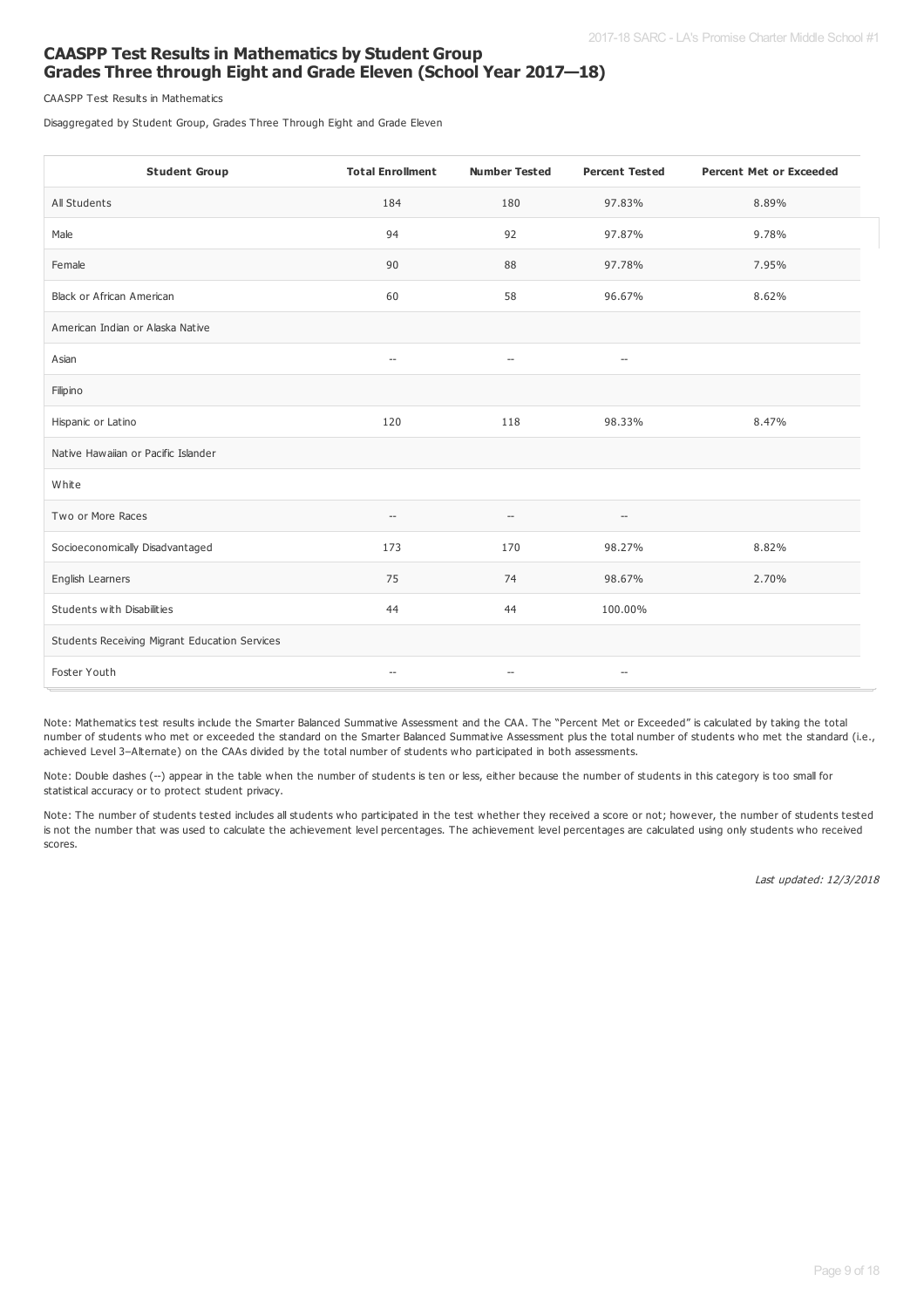# **State Priority: Other Pupil Outcomes**

The SARC provides the following information relevant to the State priority: Other Pupil Outcomes (Priority 8):

Pupil outcomes in the subject area of physical education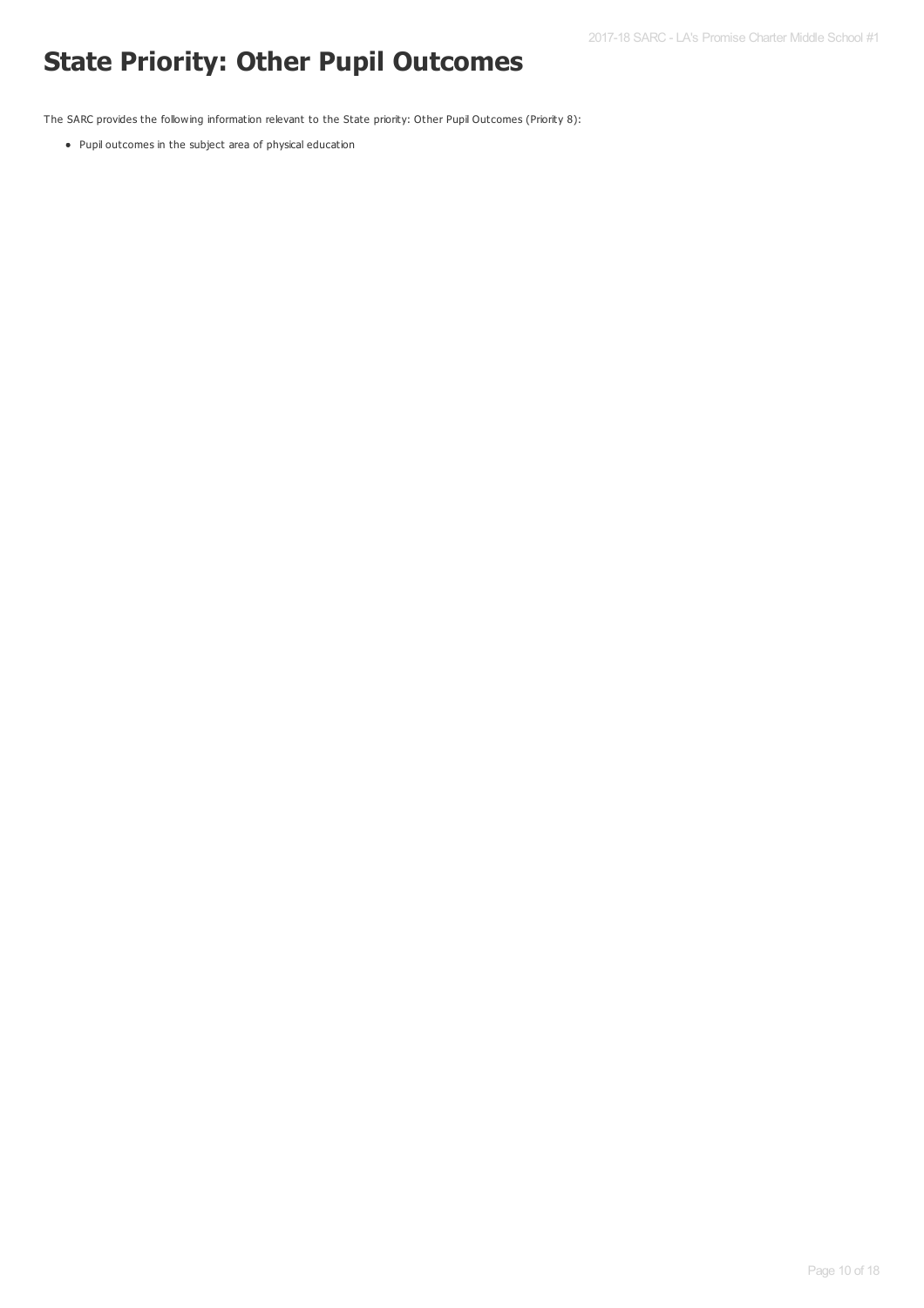# **C. Engagement**

# **State Priority: Parental Involvement**

The SARC provides the following information relevant to the State priority: Parental Involvement (Priority 3):

Efforts the school district makes to seek parent input in making decisions for the school district and each school site

### **Opportunities for Parental Involvement (School Year 2018—19)**

LA Promise Fund believes parents are key stakeholders helping us guide and prepare students within our network for success in college, career and life. Our signature Promise Parent program is composed of various engagement opportunities for parents/guardians within the Promise network. Our Parent Centers serve as community hubs to provide such opportunities, which include but are not limited to: the Promise Volunteer Program, Promise Parent College, the School2Home workshop series, School Site Council and a diverse offering of academic and empowerment workshops and trainings. Our goal is to continue cultivating a college-going culture in South Los Angeles, by providing pathways to college and career-readiness. For more information contact Monica Cardona, Director of Parent Engagement for LA Promise Fund, at monicac@lapromisefund.org or (213) 745-4928 ext. 5131.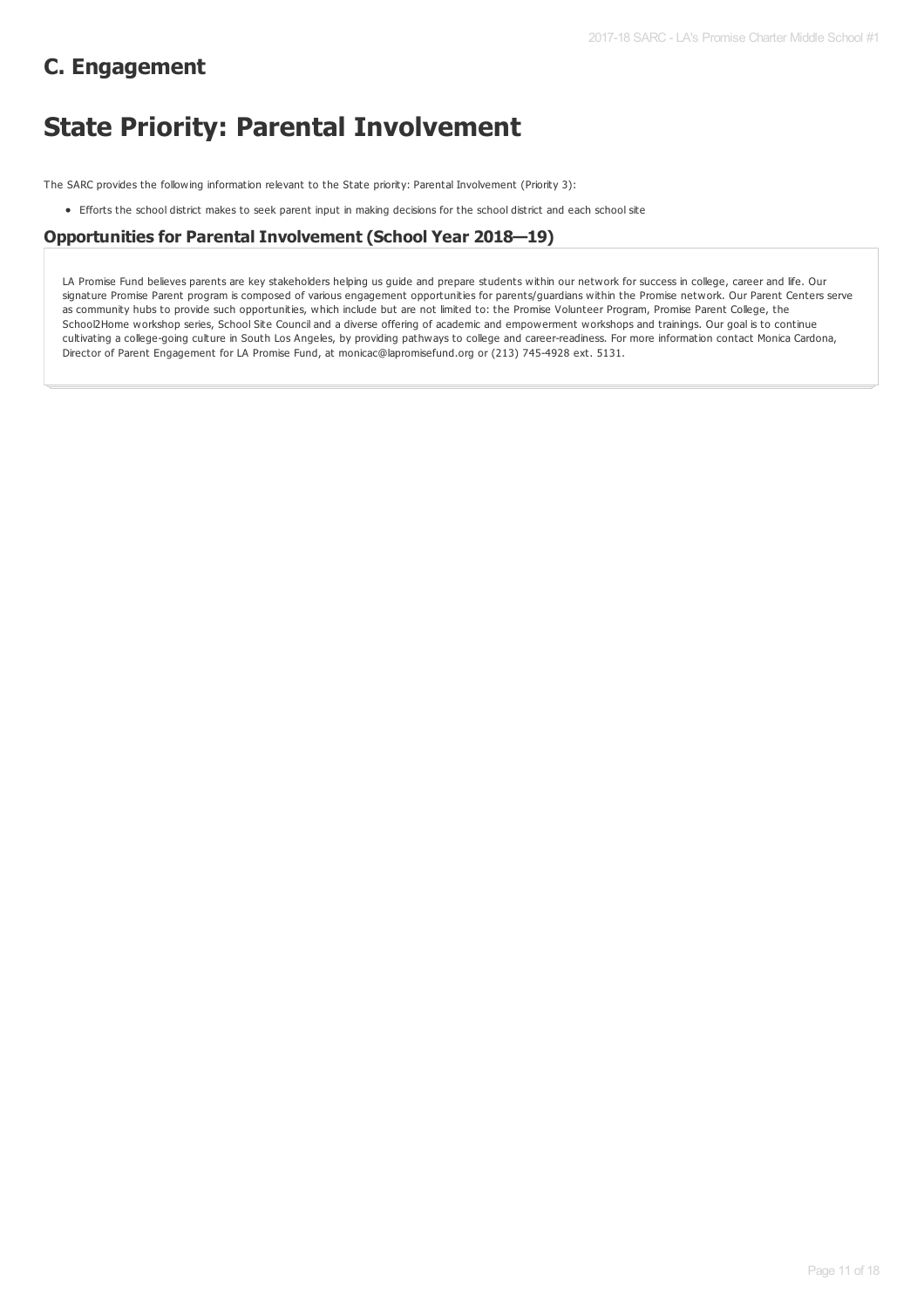# Last updated: 12/3/2018 **State Priority: Pupil Engagement**

The SARC provides the following information relevant to the State priority: Pupil Engagement (Priority 5):

- High school dropout rates; and
- High school graduation rates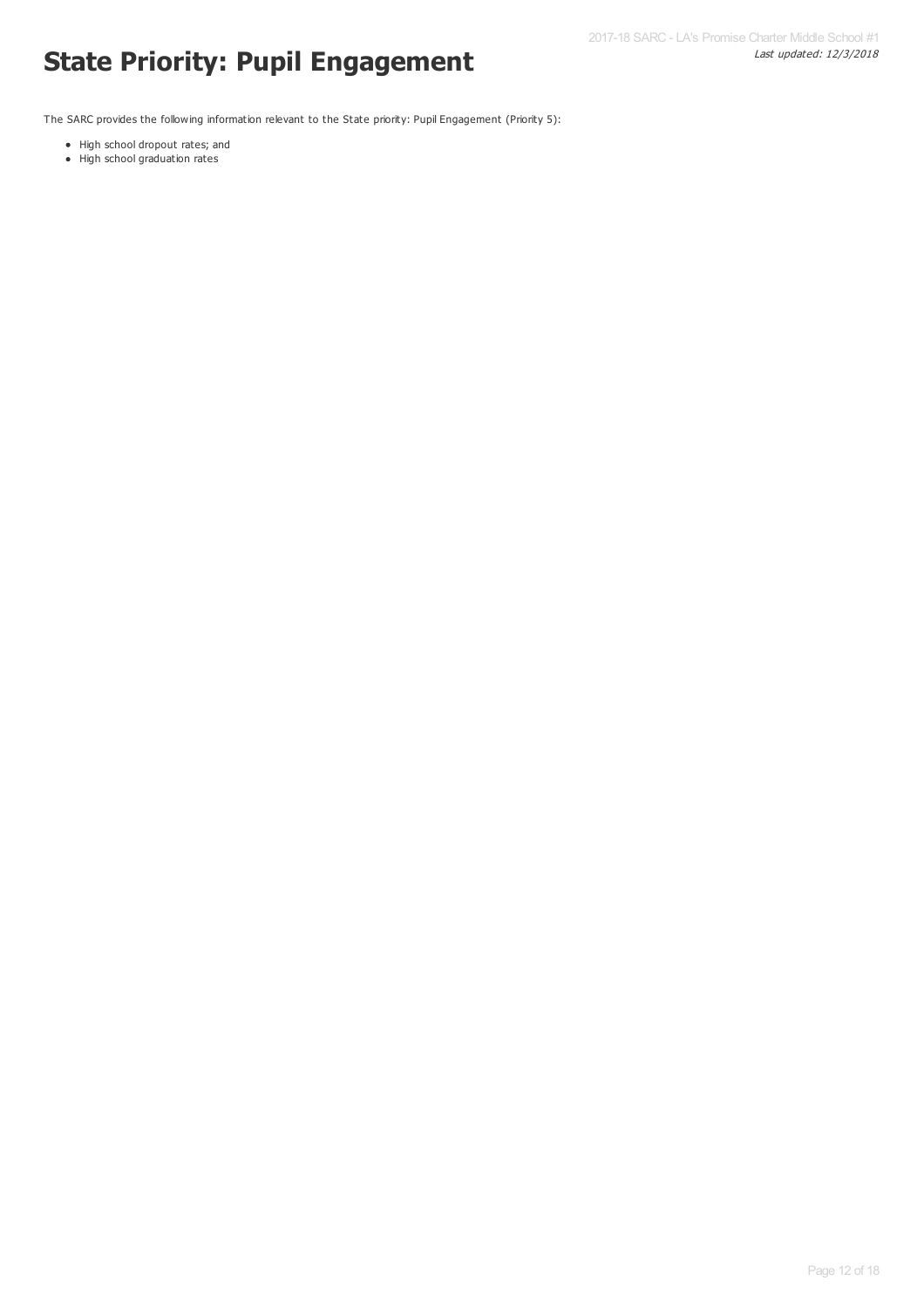# **State Priority: School Climate**

The SARC provides the following information relevant to the State priority: School Climate (Priority 6):

- Pupil suspension rates;
- Pupil expulsion rates; and  $\bullet$
- Other local measures on the sense of safety

#### **Suspensions and Expulsions**

|             | School                                              | <b>School</b> | <b>School</b> | <b>District</b>          | <b>District</b> | <b>District</b> | <b>State</b> | State       | <b>State</b> |
|-------------|-----------------------------------------------------|---------------|---------------|--------------------------|-----------------|-----------------|--------------|-------------|--------------|
| Rate        | $2015 - 16$                                         | $2016 - 17$   | $2017 - 18$   | $2015 - 16$              | $2016 - 17$     | $2017 - 18$     | $2015 - 16$  | $2016 - 17$ | $2017 - 18$  |
| Suspensions | $\hspace{0.05cm} -\hspace{0.05cm} -\hspace{0.05cm}$ | 2.3%          | 2.4%          | $\hspace{0.05cm} -$      | 2.3%            | 2.4%            | 3.7%         | 3.7%        | 3.5%         |
| Expulsions  | $- -$                                               | $0.0\%$       | $0.0\%$       | $\overline{\phantom{a}}$ | $0.0\%$         | $0.0\%$         | 0.1%         | 0.1%        | 0.1%         |





### Last updated: 12/3/2018

### **School Safety Plan (School Year 2018—19)**

LA's Promise Charter Middle School #1 has a comprehensive safety plan in place. The current Safe School Plan was discussed and reviewed with the School Site Council consisting of various stakeholder groups - school leaders, teachers, parents, students- on 12/31/17, 1/31/18, and 2/21/18. The plan was finalized February 21, 2018.

The LA's Promise Charter Middle School #1 School Safety Plan covers, among others, the following elements in detail:

- What to do in case of a fire
- What to do in case of a lockdown
- What to do in case of an earthquake
- What to do in case of a bomb threat
- What to do in case of a medical emergency

Specific instructions for the above scenarios as well as many others are laid out in detail. Additionally, emergency phone numbers, evacuation routes and instructions, building information, designated contacts and log templates are included.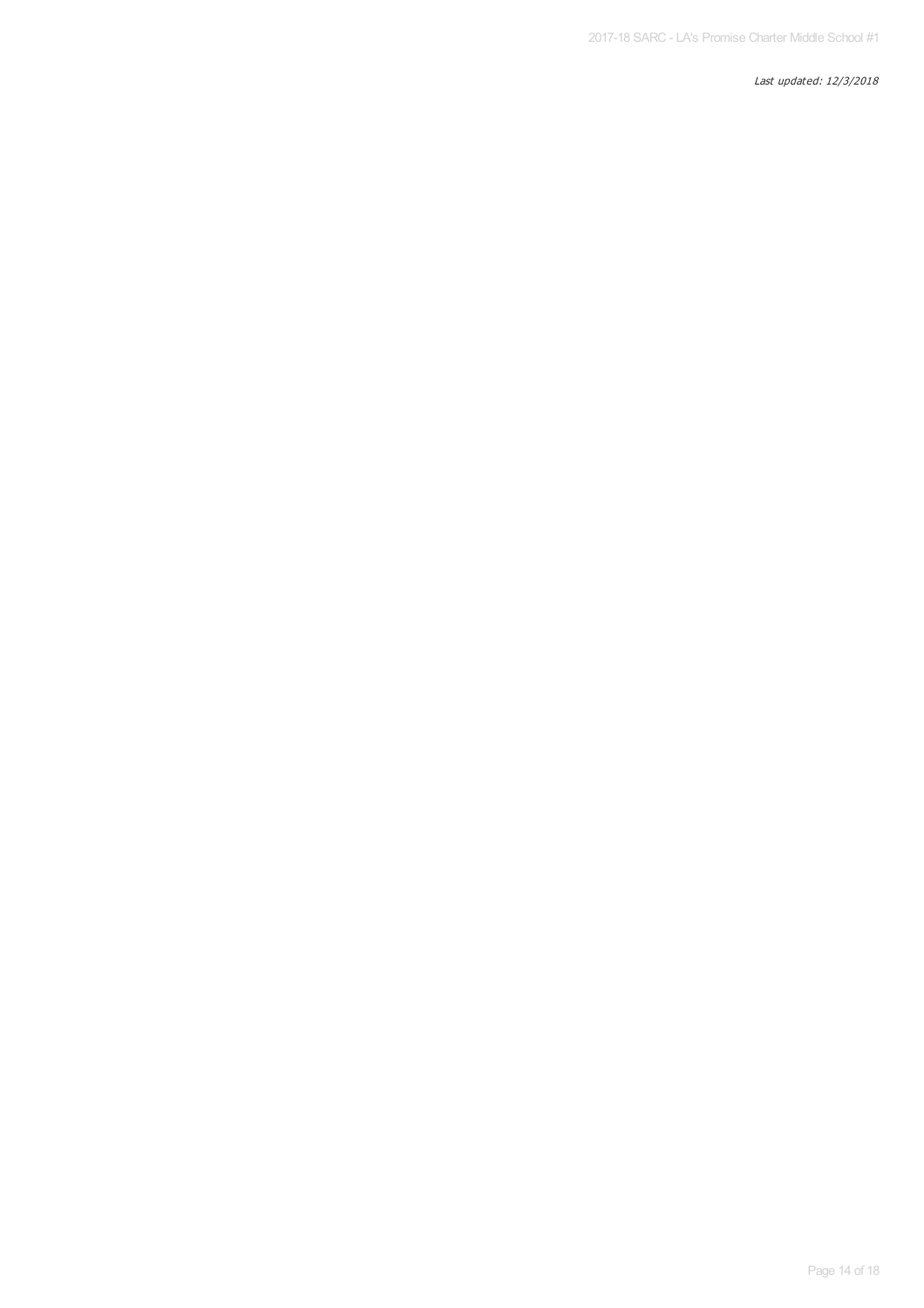## **D. Other SARC Information**

The information in this section is required to be in the SARC but is not included in the state priorities for LCFF.

### **Average Class Size and Class Size Distribution (Elementary) School Year (2015—16)**

| <b>Grade Level</b> | <b>Average Class Size</b> | <b>Number of Classes *</b><br>$1 - 20$ | Number of Classes *<br>$21 - 32$ | <b>Number of Classes *</b><br>$33+$ |
|--------------------|---------------------------|----------------------------------------|----------------------------------|-------------------------------------|
| K                  |                           |                                        |                                  |                                     |
|                    |                           |                                        |                                  |                                     |
| 2                  |                           |                                        |                                  |                                     |
| 3                  |                           |                                        |                                  |                                     |
| $\overline{4}$     |                           |                                        |                                  |                                     |
| 5                  |                           |                                        |                                  |                                     |
| 6                  |                           |                                        |                                  |                                     |
| Other**            |                           |                                        |                                  |                                     |

\* Number of classes indicates how many classes fall into each size category (a range of total students per class).

\*\* "Other" category is for multi-grade level classes.

### **Average Class Size and Class Size Distribution (Elementary) School Year (2016—17)**

| <b>Grade Level</b> | <b>Average Class Size</b> | <b>Number of Classes *</b><br>$1 - 20$ | Number of Classes *<br>$21 - 32$ | <b>Number of Classes *</b><br>$33+$ |
|--------------------|---------------------------|----------------------------------------|----------------------------------|-------------------------------------|
| K                  |                           |                                        |                                  |                                     |
| $\perp$            |                           |                                        |                                  |                                     |
| $\overline{2}$     |                           |                                        |                                  |                                     |
| 3                  |                           |                                        |                                  |                                     |
| $\overline{4}$     |                           |                                        |                                  |                                     |
| 5                  |                           |                                        |                                  |                                     |
| 6                  | 14.0                      | 51                                     | 3                                |                                     |
| Other**            |                           |                                        |                                  |                                     |

\* Number of classes indicates how many classes fall into each size category (a range of total students per class).

\*\* "Other" category is for multi-grade level classes.

### **Average Class Size and Class Size Distribution (Elementary) School Year (2017—18)**

| <b>Grade Level</b> | <b>Average Class Size</b> | Number of Classes *<br>$1 - 20$                                                                                    | Number of Classes *<br>$21 - 32$ | Number of Classes *<br>$33+$ |
|--------------------|---------------------------|--------------------------------------------------------------------------------------------------------------------|----------------------------------|------------------------------|
| K                  |                           |                                                                                                                    |                                  |                              |
|                    |                           |                                                                                                                    |                                  |                              |
| 2                  |                           |                                                                                                                    |                                  |                              |
| 3                  |                           |                                                                                                                    |                                  |                              |
| $\overline{4}$     |                           |                                                                                                                    |                                  |                              |
| 5                  |                           |                                                                                                                    |                                  |                              |
| 6                  | 20.0                      | 17                                                                                                                 | 24                               | $\mathbf{1}$                 |
| Other**            |                           |                                                                                                                    |                                  |                              |
|                    |                           | * Number of classes indicates how many classes fall into each size category (a range of total students per class). |                                  |                              |

\*\* "Other" category is for multi-grade level classes.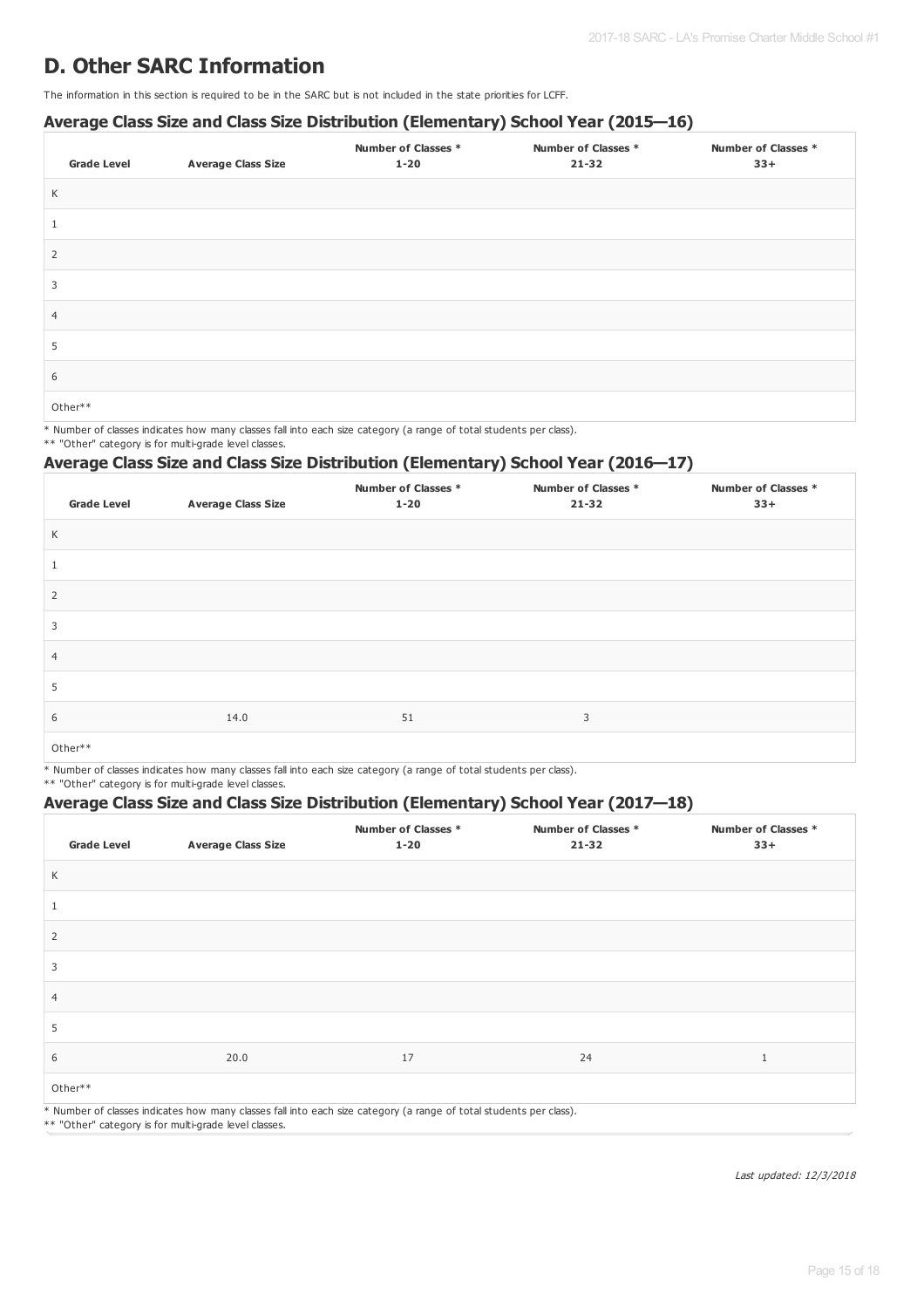### **Average Class Size and Class Size Distribution (Secondary) (School Year 2015—16)**

| Subject        | <b>Average Class Size</b> | Number of Classes *<br>$1 - 20$ | Number of Classes *<br>$21 - 32$ | Number of Classes *<br>$33+$ |
|----------------|---------------------------|---------------------------------|----------------------------------|------------------------------|
| English        |                           |                                 |                                  |                              |
| Mathematics    |                           |                                 |                                  |                              |
| Science        |                           |                                 |                                  |                              |
| Social Science |                           |                                 |                                  |                              |

\* Number of classes indicates how many classrooms fall into each size category (a range of total students per classroom). At the secondary school level, this information is reported by subject area rather than grade level.

### **Average Class Size and Class Size Distribution (Secondary) (School Year 2016—17)**

| Subject        | <b>Average Class Size</b> | Number of Classes *<br>$1 - 20$ | Number of Classes *<br>$21 - 32$ | Number of Classes *<br>$33+$ |
|----------------|---------------------------|---------------------------------|----------------------------------|------------------------------|
| English        |                           |                                 |                                  |                              |
| Mathematics    |                           |                                 |                                  |                              |
| Science        |                           |                                 |                                  |                              |
| Social Science |                           |                                 |                                  |                              |

\* Number of classes indicates how many classrooms fall into each size category (a range of total students per classroom). At the secondary school level, this information is reported by subject area rather than grade level.

### **Average Class Size and Class Size Distribution (Secondary) (School Year 2017—18)**

| Subject        | <b>Average Class Size</b> | Number of Classes *<br>$1 - 20$ | Number of Classes *<br>$21 - 32$ | Number of Classes *<br>$33+$ |
|----------------|---------------------------|---------------------------------|----------------------------------|------------------------------|
| English        | 15.0                      | 15                              |                                  |                              |
| Mathematics    | 22.0                      |                                 |                                  |                              |
| Science        | 21.0                      | 3                               |                                  |                              |
| Social Science | 19.0                      | 6                               |                                  |                              |

\* Number of classes indicates how many classrooms fall into each size category (a range of total students per classroom). At the secondary school level, this information is reported by subject area rather than grade level.

Last updated: 12/3/2018

### **Expenditures Per Pupil and School Site Teacher Salaries (Fiscal Year 2016—17)**

| Level                                         | <b>Total Expenditures Per Pupil</b> | <b>Expenditures Per Pupil</b><br>(Restricted) | <b>Expenditures Per Pupil</b><br>(Unrestricted) | <b>Average Teacher Salary</b> |
|-----------------------------------------------|-------------------------------------|-----------------------------------------------|-------------------------------------------------|-------------------------------|
| School Site                                   | \$20708.0                           | \$6972.0                                      | \$13736.0                                       | \$51380.0                     |
| <b>District</b>                               | N/A                                 | N/A                                           | \$13736.0                                       | \$51380.0                     |
| Percent Difference - School Site and District | N/A                                 | N/A                                           | $\hspace{0.05cm} \ldots$                        | $- -$                         |
| State                                         | N/A                                 | N/A                                           | \$7125.0                                        | \$79128.0                     |
| Percent Difference - School Site and State    | N/A                                 | N/A                                           | 29.2%                                           | $-43.0%$                      |

Note: Cells with N/A values do not require data.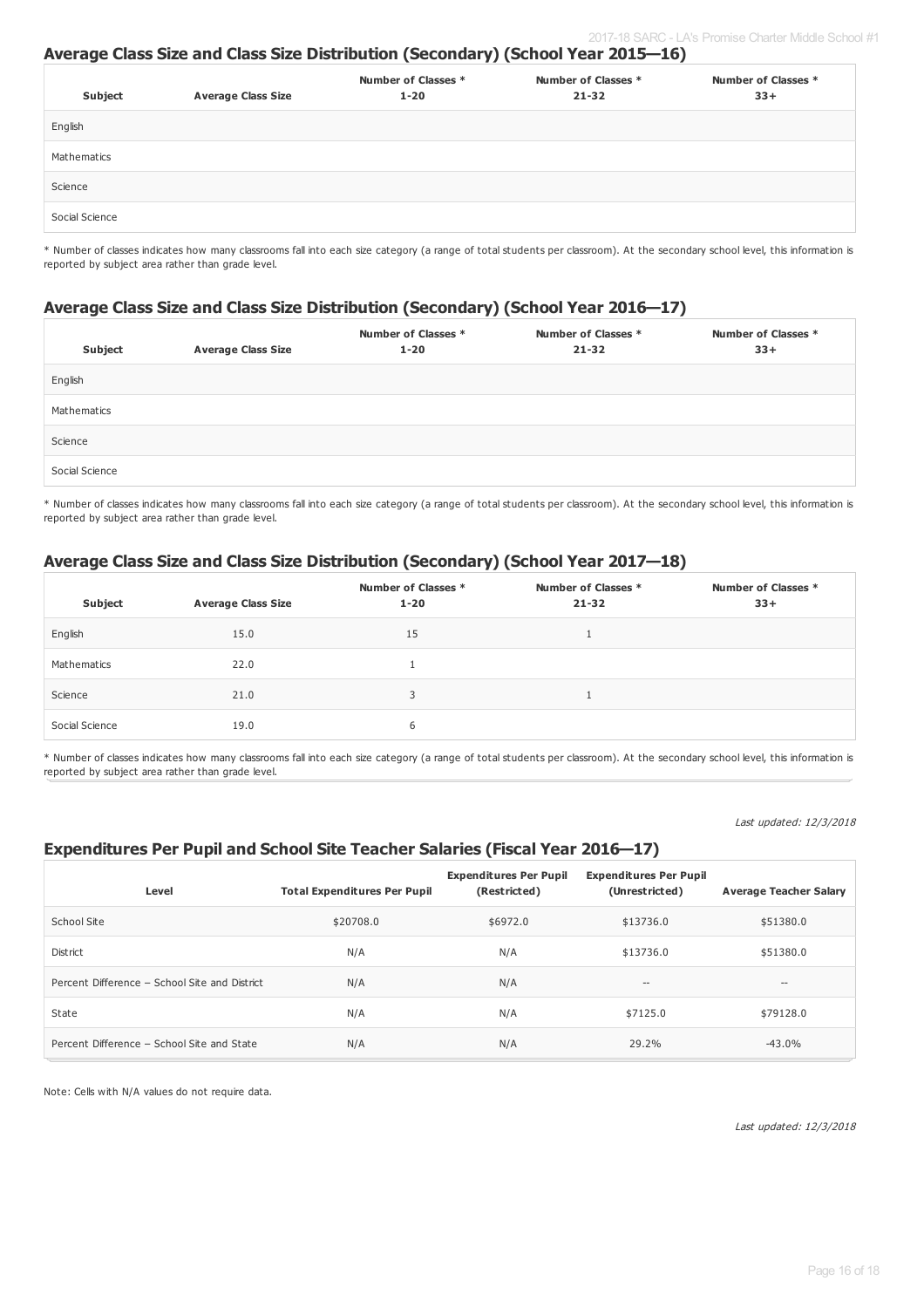### **Types of Services Funded (Fiscal Year 2017—18)**

The instructional team came together to develop programs that meet the developmental needs of middle-grade learners. The school offered daily after-school programming until 5:30 PM through ARC. The Promise Time (Advisory) period provided students with lessons to meet the socio-emotional needs of early adolescents including lessons to prevent bullying and increase cultural awareness and tolerance. Teachers provided after-school tutoring to academically at-risk students in math and language arts. The school employed a full-time special education teacher and an ELD teacher to address the needs of the school's most significant subgroups. Increased time for literacy was provided through Power Hour, with lessons from the Facing History program, incorporating social justice themes through grade-level-appropriate literacy. Every student has math and language support classes as part of their schedule, in order to embed intervention into the instructional day. Core academic teachers were successful in the implementation of digital learning initiatives that engaged learners while closing foundational skill gaps in math and language arts. The school implemented blended learning based on computer-based programs including iReady, ThinkCerca, Quizlet, Edublast, and the digital curriculum through Pearson. Every student has a Chromebook checked out to them to take home. The school has achieved high levels of parental involvement through the Promise Parent College and school-based parent center, which are operated through LAPF. In its first two years in operation, LAPCMS has established itself as a positive school option for the South LA community with enrollment growing more than double - from 75 in 2016- 2017 to 175 in 2017-2018

LAPCMS offers students and families a unique and innovative program geared to the academic, developmental, linguistic, and socio-emotional needs of middlegrade learners. Teachers provide students with an innovative educational program infused with technology and arts. As a part of LAPF, our students have access to a range of county-wide programs and arts initiatives to engage learners and enrich the academic program. Students attended numerous field trips throughout the year to local museums and cultural events. Teachers had opportunities for grant funding to infuse arts education into daily lessons. Through LAPF, students participated in programs including iChicas (girls in STEM), and Girls Build LA (GBLA). The girls involved attended a summit with the cast of Hillary Clinton and Kamala Harris as featured speakers, to motivate future interest and involvement in positions of leadership. The parent engagement program provides innovative parent programming to involve parents in a meaningful way. LAPF's Parent Engagement Team are present on the campus, to increase parent participation in school events and volunteer opportunities. Language and citizenship classes are offered, as well as monthly workshops which cover pertinent topics. The Promise Parent College is offered to all families to increase awareness and college access.

Last updated: 12/3/2018

### **Teacher and Administrative Salaries (Fiscal Year 2016—17)**

| Category                                      | <b>District Amount</b> | <b>State Average For Districts In Same Category</b> |
|-----------------------------------------------|------------------------|-----------------------------------------------------|
| Beginning Teacher Salary                      | \$50,000               | $\qquad \qquad \cdots$                              |
| Mid-Range Teacher Salary                      | \$57,964               | $\hspace{0.05cm}$                                   |
| Highest Teacher Salary                        | \$54,636               | $\hspace{0.05cm}$ – $\hspace{0.05cm}$               |
| Average Principal Salary (Elementary)         | $-\!$                  | $\hspace{0.05cm}$ – $\hspace{0.05cm}$               |
| Average Principal Salary (Middle)             | \$100,000              | $\hspace{0.05cm}$ –                                 |
| Average Principal Salary (High)               | --                     | $\hspace{0.05cm}$                                   |
| Superintendent Salary                         | \$154,512              | $\hspace{0.05cm}$ –                                 |
| Percent of Budget for Teacher Salaries        | 26.9%                  | $\hspace{0.05cm}$                                   |
| Percent of Budget for Administrative Salaries | 13.9%                  | $\hspace{0.05cm}$ –                                 |

For detailed information on salaries, see the CDE Certificated Salaries & Benefits web page at <https://www.cde.ca.gov/ds/fd/cs/>.